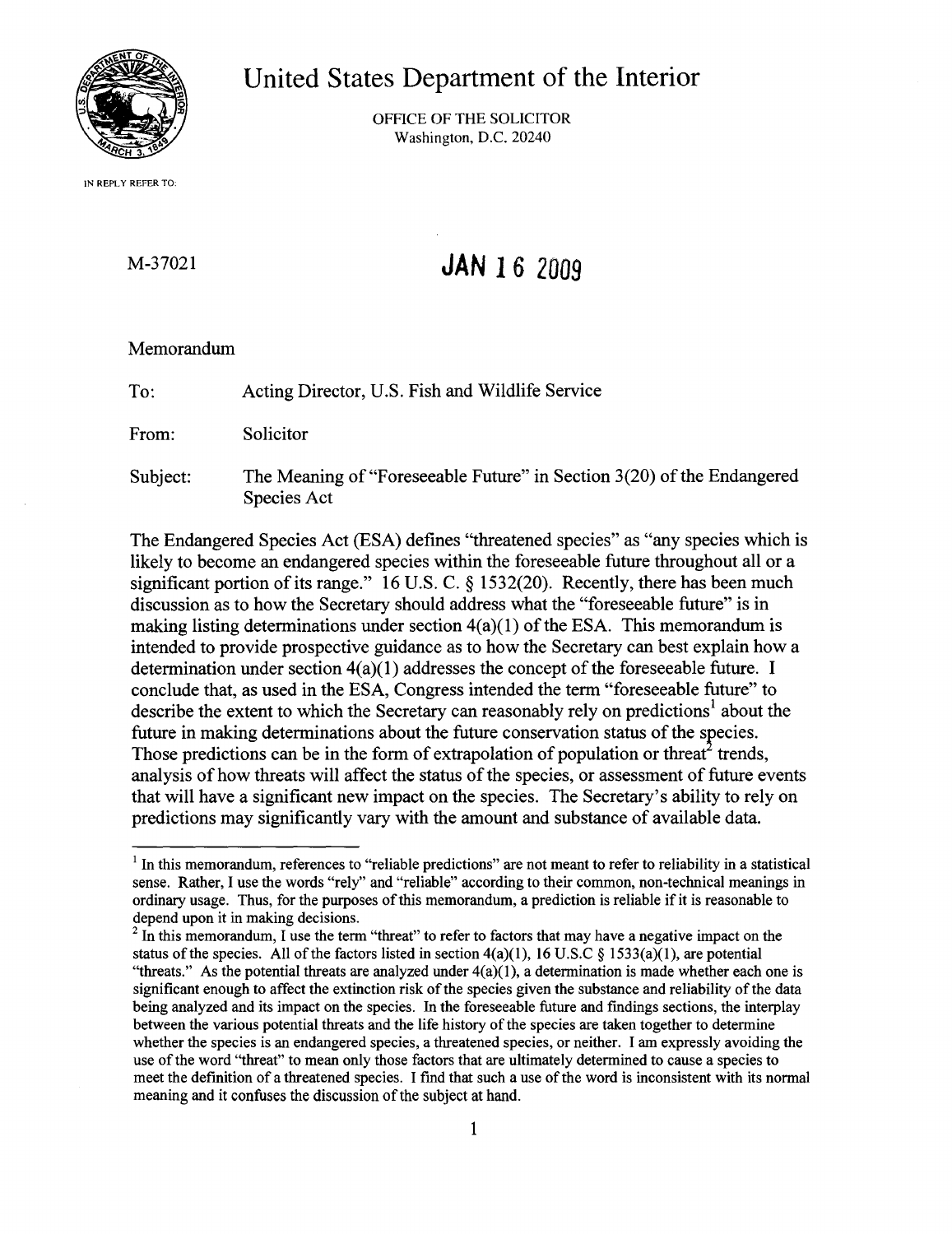## 1. Background

## A. The statute

The ESA, 16 U.S.C. § 1531 *et seq.,* was enacted in 1973 "to provide a means whereby the ecosystems upon which endangered species and threatened species depend may be conserved, [and] to provide a program for the conservation of such endangered species and threatened species." ESA  $\S 2(b)$ , 16 U.S.C.  $\S 1531(b)$ . Once a species is listed as endangered or threatened, statutory prohibitions help provide for the survival and recovery of the species. *See, e.g.*, 16 U.S.C. § 1536(a)(2) (federal agencies' duty to avoid jeopardizing the continued existence of listed species); *id.*  $\S$  1538 (prohibitions against take of endangered species, which also can be applied to threatened species, *see id.* §  $1533(d)$ ).

The statute defines an "endangered species" as "any species which is in danger of extinction throughout all or a significant portion of its range." ESA  $\S$  3(6), 16 U.S.C.  $\S$ 1532(6). A "threatened species" is "any species which is likely to become an endangered species *within the foreseeable future* throughout all or a significant portion ofits range." ESA § 3(20), 16 U.S.C. § 1532(20) (emphasis added). Neither the statute nor the applicable regulations define the term "foreseeable future."

The ESA delegates the authority to determine whether to list a species as endangered or threatened to the Secretaries of Commerce and Interior.<sup>3</sup> Pursuant to section  $4(a)(1)$  of the ESA, the Secretary determines whether a species is threatened or endangered because of one or more offive factors: (A) the present or threatened destruction, modification, or curtailment of its habitat or range;  $(B)$  overutilization for commercial, recreational, scientific, or educational purposes; (C) disease or predation; (D) the inadequacy of existing regulatory mechanisms; or (E) other natural or manmade factors affecting its continued existence. 16 U.S.C.  $\S$  1533(a)(1). Collectively, this process is generally referred to as the "five-factor analysis." The Secretary must make a determination regarding the listing status of a species "solely on the basis of the best scientific and commercial data available to him after conducting a review of the status of the species." 16 U.S.C. § 1533(b)(1)(A). In addition, under 4(b)(1)(B) the Secretary is required to give consideration to species that have been designated as requiring protection from unrestricted commerce by a foreign nation, or pursuant to an international agreement or that have been identified as in danger of extinction, or likely to become so within the foreseeable future, by any State agency or by any agency of a foreign nation that is responsible for the conservation of fish or wildlife or plants.

B. Legislative history

The ESA was preceded by the Endangered Species Conservation Act of 1969 ("ESCA"). Pub. L. No. 91-135, 83 Stat. 275 (1969). One of the purposes of Congress in passing the

<sup>&</sup>lt;sup>3</sup> At the Department of the Interior, the Secretary has delegated the listing determination to the Director of the Fish and Wildlife Service (FWS). Throughout this opinion, the reference to the Secretary applies to the FWS.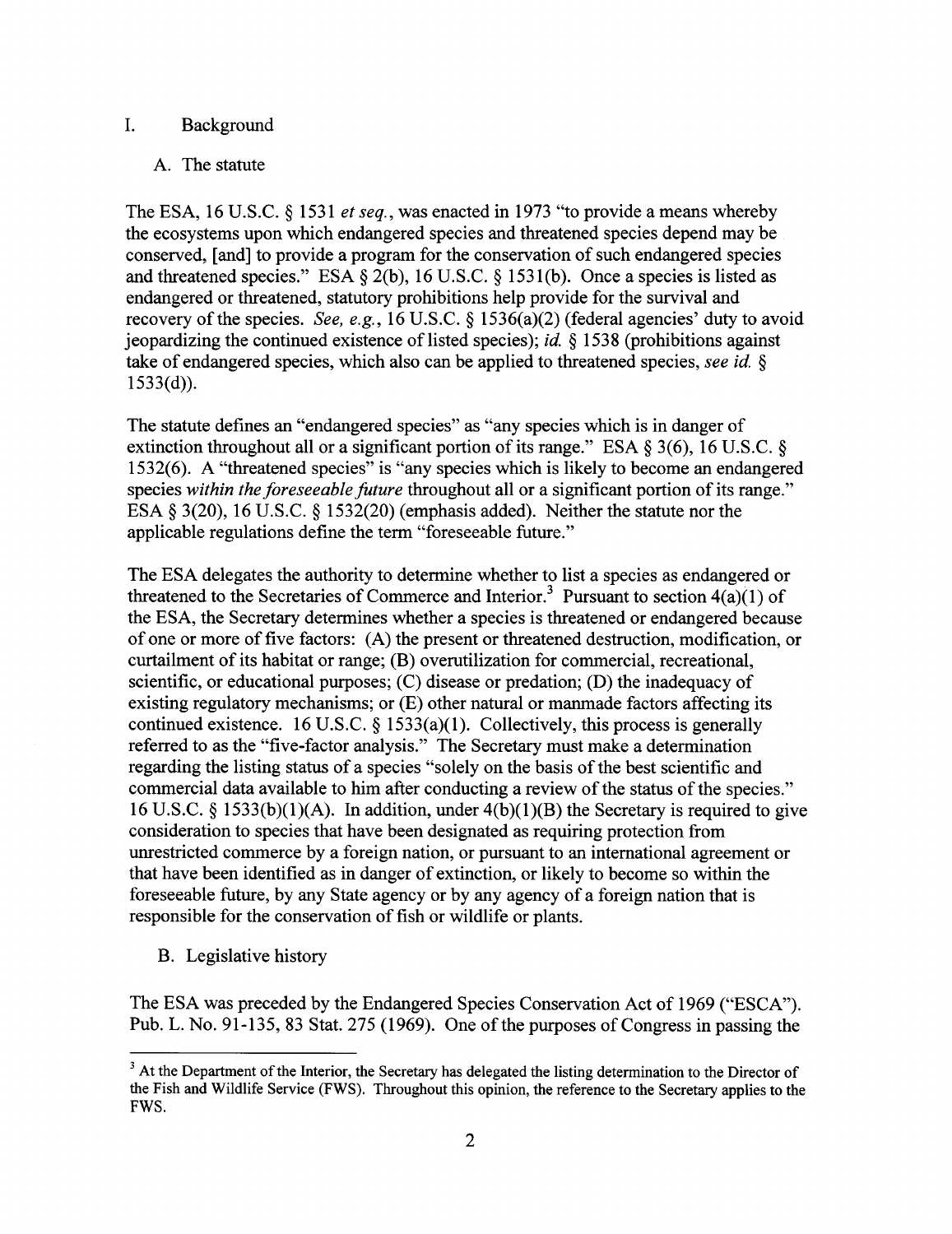ESA was to cure the perceived defects of the ESCA, and one of those perceived defects was that the ESCA provided protection only to species already in danger of extinction worldwide. Thus, the ESA included a second category of protected species: threatened species.

The Department proposed a comprehensive overhaul of the ESCA in 1972. That proposal would have expanded the scope of species that could be listed to include species "either presently threatened with extinction or [that] will likely within the foreseeable future become threatened with extinction, throughout all or a significant portion of its range." S. 3199 and H.R. 13081, 92d Cong.  $\S$  2(c)(1) (1972). These bills were not enacted. In 1973, the Administration again proposed bills with this same language. S. 1592 and H.R. 4758, 93d Cong.  $\S$  2(c)(1) (1973). Ultimately, the ESA as enacted included two statutorily defined terms with respect to the standard for listing species: "endangered species" and "threatened species." Pub. L. No. 93-205, § 3(4), (15),87 Stat. 884 (1973), *codified as amended at* 16 U.S.C. § 1532(6), (20). The definition of "threatened species," quoted in the previous section, is slightly different from the language in the Administration's original bills, but retained the "foreseeable future" language. Subsequent amendments to the ESA have not affected the definition of "threatened species."

The committee reports for the various bills that led to the passage of the ESA emphasize the importance of the new "threatened" category: in both the House and Senate reports, extending protections to species that may become endangered in the future is the first item in the list of purposes of the legislation. H.R. REP. No. 93-412 at 2; S. REP. No. 93-307 at 3.<sup>4</sup> However, despite the importance that the Congress attached to the addition of the new threatened category, the committee reports provide only passing references to the "foreseeable future" language. The most substantive reference to this language was in a 1973 Senate report. This report suggests that "foreseeable future" is linked to the ability to forecast population trends:

The bill provides a broadened concept of an "endangered species" by affording the Secretary the additional power to list animals which he determines are likely within the foreseeable future to become threatened with extinction. This gives effect to *the Secretary's ability to forecast population trends* by permitting him to regulate these animals before the danger becomes imminent while long-range action is begun.

S. REp. No. 93-307, at 3 (1973) (emphasis added).

In addition, the discussion of the meaning of "threatened species" in a hearing on the bills sheds some light on Congress's intent with respect to "foreseeable future." In that hearing, Senator Stevens pressed officials from the Department of the Interior for criteria

<sup>&</sup>lt;sup>4</sup> Because increased flexibility of implementation was also one of the goals of the ESA, Congress did not make the prohibitions of section 9, 16 U.S.C. § 1538, automatically applicable to threatened species; instead, the Secretary may choose to apply those prohibitions deemed necessary and advisable. 16 U.S.C. § 1533(d).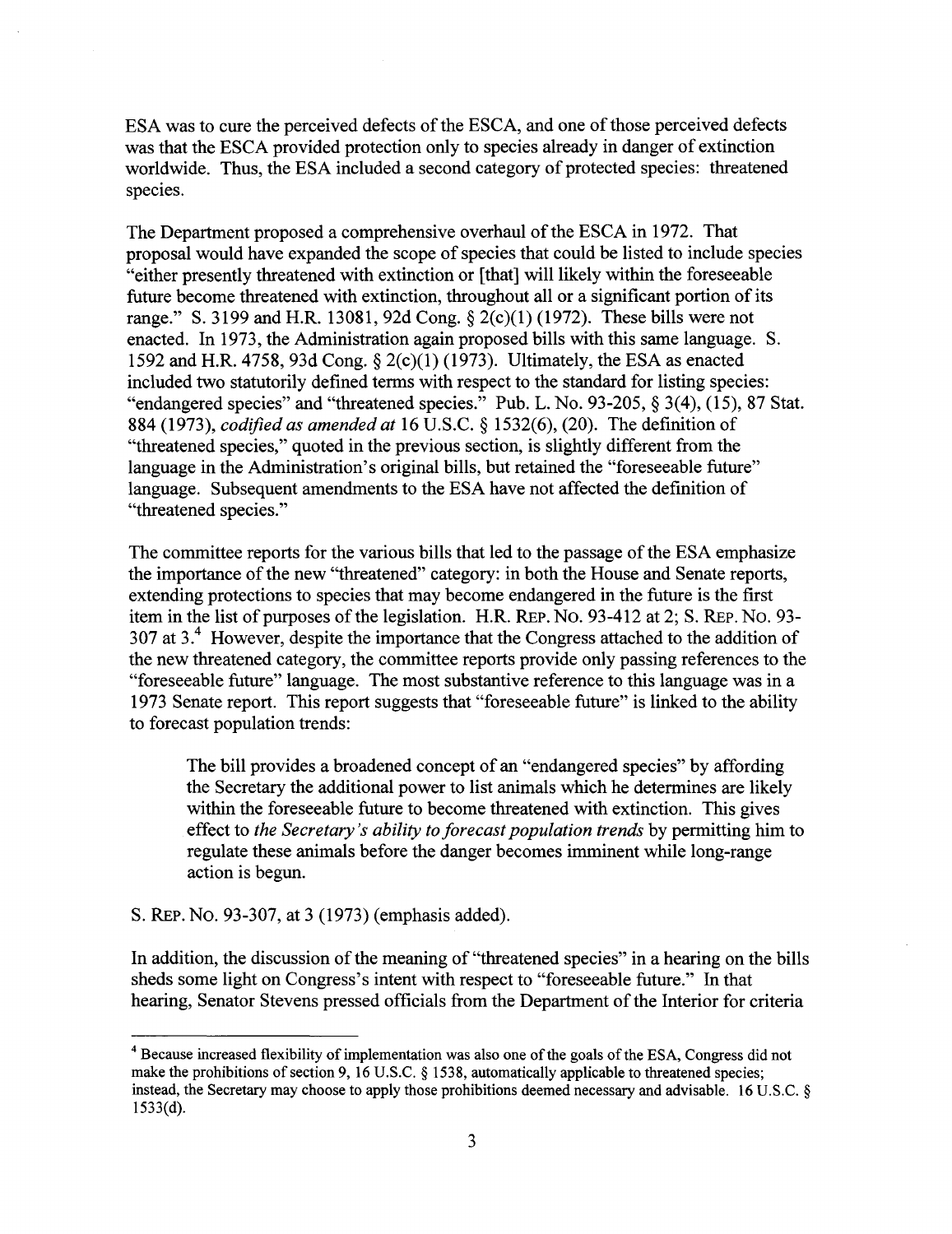that would be used in determining the foreseeable future. The officials declined to provide any, stating that it would be difficult or impossible to write criteria into the law. Instead, they stated that the Department would have to rely on the best scientific judgment, and noted that the State and public participation required by the law would ensure that the Department's discretion would be exercised wisely. *Endangered Species Act of*1973: *Hearings on* S. 1592 *and* S. 1983 *Before the Senate Subcomm. on the Environment of the Committee on Commerce,* 93d Cong. 51, 58–59, 61, 63, 66 (1973) (statements ofE.D. Curtis Bohlen, Deputy Assistant Secretary for Fish, Wildlife, and Parks, Department of the Interior, *et al.*). Thus, Congress's eventual adoption of the Administration's proposal suggests that the majority of Congress intended the Secretary to exercise broad discretion in determining what qualifies as the foreseeable future.

A detailed example of how the new threatened category might be applied was given by the Department in response to questions from Senator Spong regarding the 1972 legislative effort. In that example, a hypothetical species found in three countries is discussed. In Country C, the species is overexploited and take is not regulated; in Country B, take of the species is also not regulated, but the species is not currently exploited; in Country A, take of the species is adequately regulated. Extirpation of the species in Country C is imminent, at which point it is anticipated that exploitation would shift to Country B, presumably with the same result, "thus making the species' continued existence dependent on the welfare of the remnant population in country 'A.' This is a 'textbook example' of our concept of a candidate for the 'likely to become threatened with extinction' category." Letter from Curtis Bohlen, Acting Assistant Secretary of the Interior to Senator Spong (Sept. 22, 1972), *reprinted in Endangered Species Conservation Act of*1972: *Hearings on* S. 249, S. 3199 *and* S. 3818 *Before the Senate Subcomm. on the Environment of the Committee on Commerce,* 92d Cong. 108, 109  $(1972)$ . Although this example does not expressly address the question of foreseeable future, it implicitly assumes that the shift in exploitation to Country B, and the effect of that exploitation, is foreseeable.

As suggested by the committee report, Congress intended the "threatened species" category to give the Secretary a broader set of tools to take earlier, less severe, and more strategic action based on the "ability to forecast population trends."

C. Departmental Practice

To date, the need to clearly articulate a detailed interpretation of "foreseeable future" has not been pressing. In recent years, some listing determinations have reached express conclusions regarding the foreseeable future. These conclusions have, however, been based largely on the exercise of professional judgment with varying degrees of express explanation of the rationale for the conclusion.

Some recent listing determinations have discussed the foreseeable future in terms of qualitative analysis while others were based on quantitative information. Some of those determinations have described the foreseeable future in terms of data concerning threats, *e.g.,* 12-Month Finding on a Petition To List the Siskiyou Mountains Salamander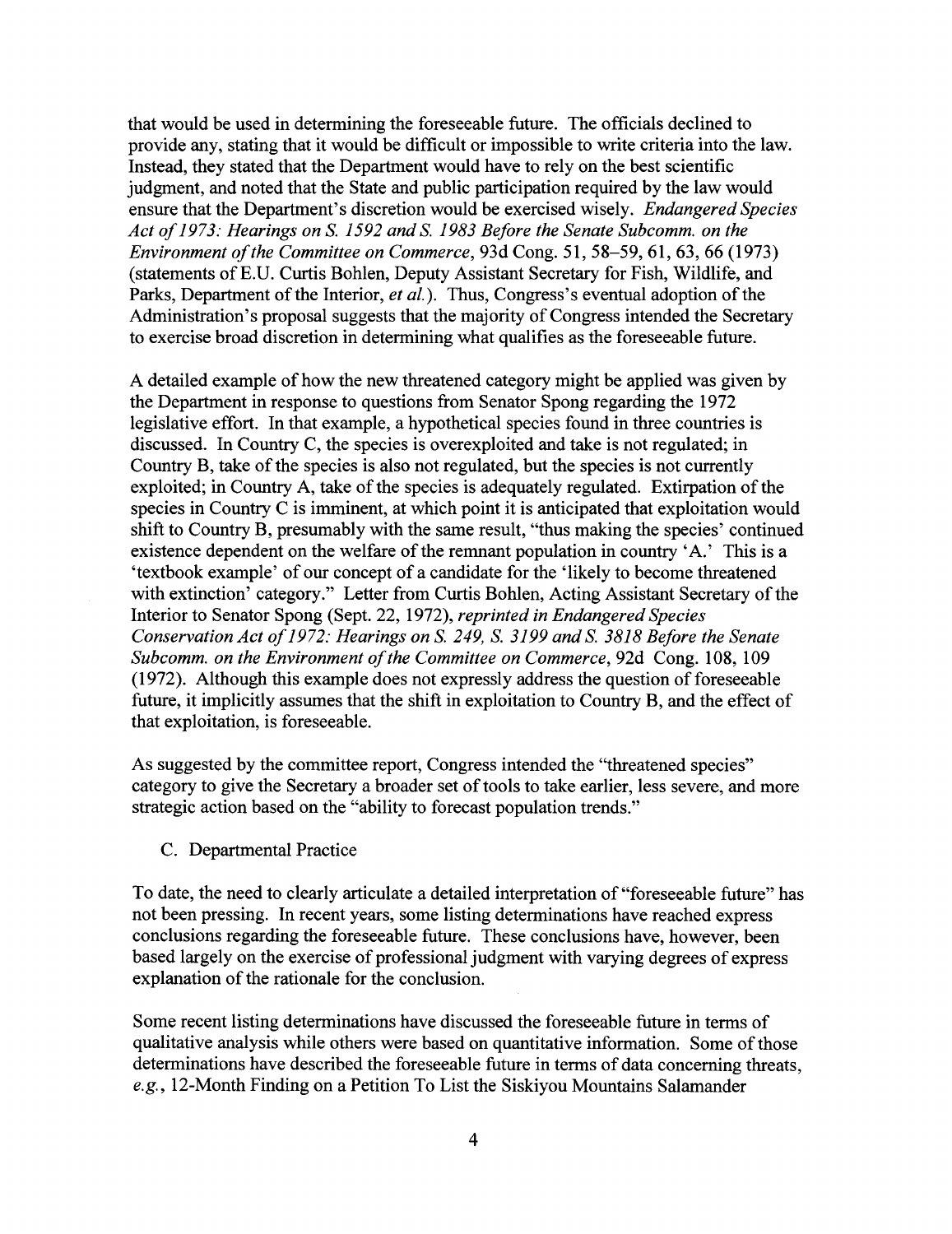*(Plethodon stormi)* and Scott Bar Salamander *(Plethodon asupak)* as Threatened or Endangered, 73 Fed. Reg. 4380, 4381 (Jan. 24, 2008). Other determinations have described the foreseeable future in terms of generation length, *e.g.,* 12-Month Finding for a Petition To List the Colorado River Cutthroat Trout as Threatened or Endangered, 72 Fed. Reg. 32,589, 32,599 (June 13, 2007). While some aspects of any analysis will vary depending on the species and the facts at issue, it has become clear that the Department would benefit from guidance as to what factors should be considered in a "foreseeable future" analysis and how they may be applied.

Historically, when the Secretary (acting through the FWS) makes a determination under section  $4(a)(1)$ , the five-factor analysis usually begins by identifying the life history of the species and the relationship of the species to the surrounding environment.<sup>5</sup> The next step is an analysis of the population trends, followed by an assessment of the threats that already have been influencing the life history of the species or may do so in the future. Threats may be temporary (e.g., drought, timber harvest/replanting, fires) or they may be permanent (e.g., lava flows, urban development, senior water rights). It is in this step that FWS reviews the degree of certainty and foreseeability that can be gleaned concerning each threat.

The next step is an assessment of how the various threats affect the life history of the species. In analyzing the threats, FWS reviews the historical record to determine whether the observations concerning the species's response to the threat are adequate to establish a trend. It may well be necessary to have threat data covering at least two or three generations of the species to reach a conclusion that a trend exists. Depending on the threat and the species, one generation mayor may not be adequate to rule out normal fluctuations in population numbers. Of course, some threats (particularly future threats) may not yet have manifested themselves in a population trend.

To project the status of the species into the foreseeable future, FWS then assesses the nature of the data concerning each threat and the degree to which reliable predictions can be made. The FWS also determines whether there are any known factors that may exist in the future that are likely to reduce or accentuate the effects of one or more ofthe identified threats.

The next step is to correlate each threat or offsetting factor with the life history of the species for the period over which each threat or offsetting factor is foreseeable. This permits FWS to determinate whether any one or a combination of threats is likely to cause the species to become in danger of extinction within the foreseeable future. This process includes assessing how the threat will affect different life history stages and multiple generations of the species, viewed in the context of what would constitute a reasonably foreseeable period for the threat. The objective of the five-factor analysis is

<sup>&</sup>lt;sup>5</sup> This discussion describes a framework often used to make determinations under section  $4(a)(1)$ . It provides a background for the analysis of "foreseeable future" in this memorandum. Other formats have been used, and the use of a particular framework as an example is not meant to suggest that others are not valid.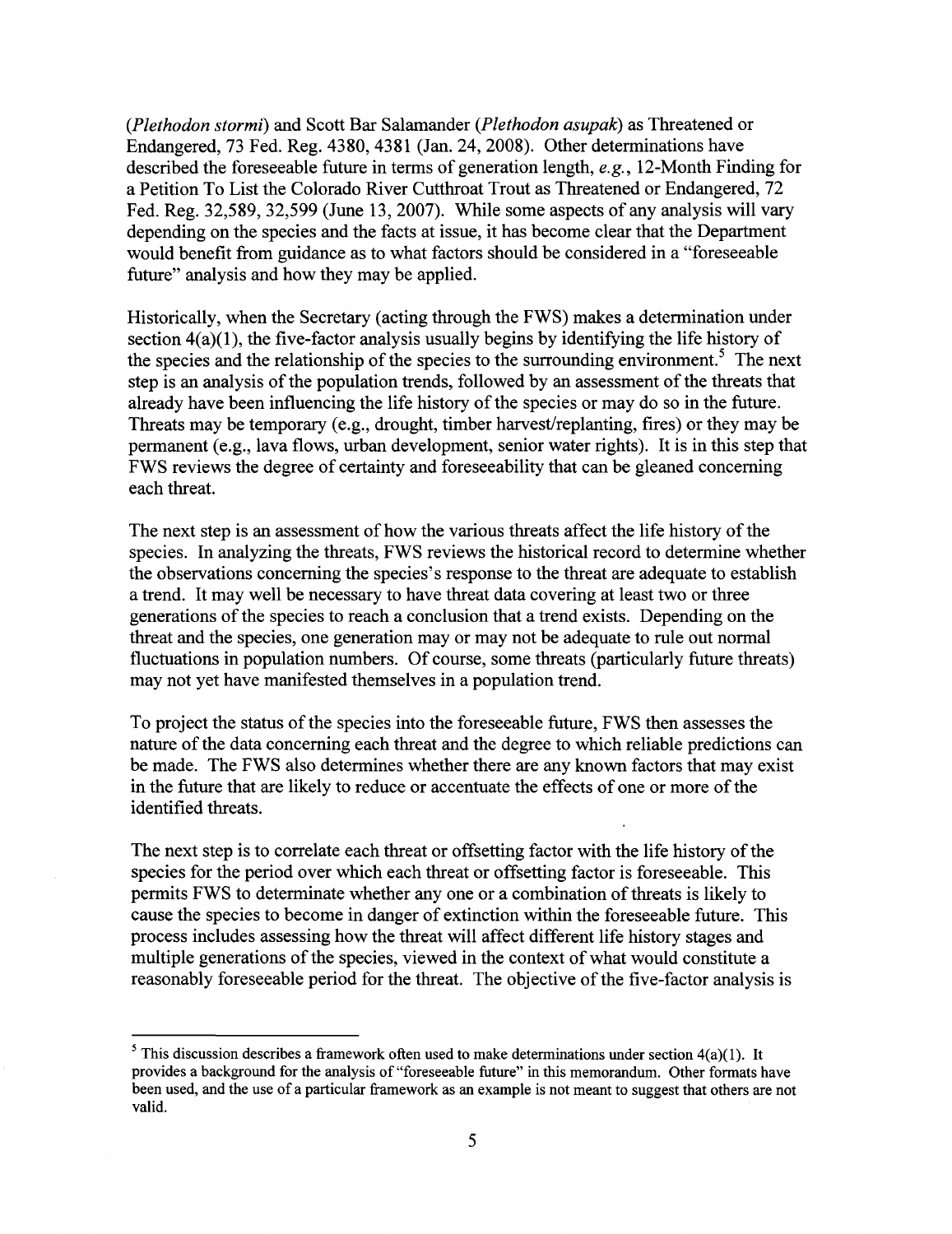to determine whether the population of the species will likely be maintained at a level such that the species is not likely to become endangered in the foreseeable future.

## II. Principles of Statutory Interpretation

"The starting point in every case involving construction of a statute is the language [of the statute] itself." *Landreth Timber Co.* v. *Landreth,* 471 U.S. 681, 685 (1982); *accord Duncan* v. *Walker*, 533 U.S. 167, 172 (2001). Where the meaning of the language in a statute is plain, that is normally the end of the inquiry. *Lamie v. United States Trustee*, 540 U.S. 526,534 (2004); *United States* v. *Ron Pair Enters.,* 489 U.S. 235,241 (1989). To determine the plain meaning, the words in a statutory provision that are not defined by the statute itself are customarily given their ordinary meaning. *BP Am. Prod. Co.* v. *Burton,* <sup>549</sup> U.S. 84, \_, <sup>127</sup> S. Ct. 638,643 (2006) (citing *Perrin* v. *United States, <sup>444</sup>* U.S. 37,42 (1979)); *Williams* v. *Taylor,* 529 U.S. 420,431 (2000). However, in determining the plain meaning:

a reviewing court should not confine itself to examining a particular statutory provision in isolation. The meaning-or ambiguity-of certain words or phrases may only become evident when placed in context. . . . It is a "fundamental canon of statutory construction that the words of a statute must be read in their context and with a view to their place in the overall statutory scheme."

*Food* & *Drug Admin.* v. *Brown* & *Williams Tobacco Co.,* 529 U.S. 120, 132-33 (2000) (quoting *Davis* v. *Michigan Dep 't o/Treasury,* 489 U.S. 803, 809 (1989)).

Moreover, where there is ambiguity in a statute the official charged with administering the statute (in this case, the Secretary) has broad discretion to resolve the ambiguity and give meaning to the term. As the Supreme Court has stated:

In *Chevron,* this Court held that ambiguities in statutes within an agency's jurisdiction to administer are delegations of authority to the agency to fill the statutory gap in reasonable fashion. Filling these gaps, the Court explained, involves difficult policy choices that agencies are better equipped to make than courts. If a statute is ambiguous, and if the implementing agency's construction is reasonable, *Chevron* requires a federal court to accept the agency's construction of the statute, even if the agency's reading differs from what the court believes is the best statutory interpretation.

*Nat'l Cable* & *Telecomms. Ass'n* v. *BrandX Internet Servs.,* 545 U.S. 967, 980 (2005) (internal citations omitted).

In resolving an ambiguity, however, the agency does not have unlimited discretion. A court may overturn the agency's interpretation if it is "arbitrary, capricious, or otherwise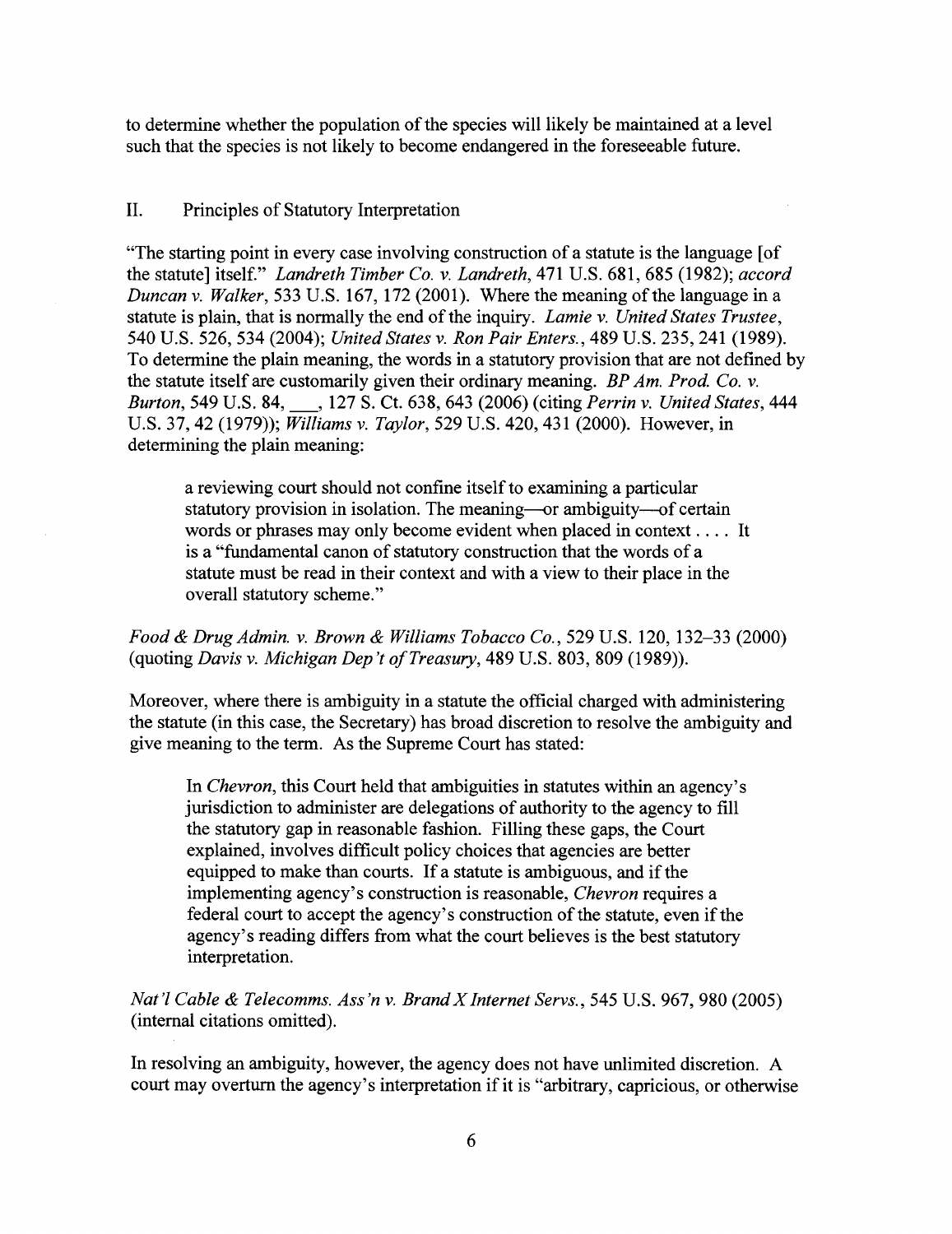not in accordance with law." Administrative Procedure Act, 5 U.S.C. § 706(2)(A). An agency's decision is arbitrary and capricious, if it has relied on factors which Congress had not intended it to consider, entirely failed to consider an important aspect of the problem, offered an explanation for its decision that runs counter to the evidence before the agency, or is so implausible that it could not be ascribed to a difference in view or the product of agency expertise.

*O'Keeffe's, Inc.* v. *United States Consumer Prod. Safety Comm'n,* 92 F.3d 940,942 (9th Cir. 1996) (quoting *Motor Vehicle Mfrs. Ass'n ofthe United States, Inc.* v. *State Farm Mut. Auto Ins. Co.,* 463 U.S. 29, 43 (1983)).

- III. Analysis
	- A. Definition

Strunk & White, in their well-known and widely followed American writing style guide, *The Elements of Style*, have noted the ambiguity inherent in the phrase "foreseeable" future.<sup>56</sup> I agree. Nonetheless, it is the language of the ESA, chosen by Congress, and may well capture an important but elusive concept in adequate detail. It is clear from the legislative history that this language was purposefully drafted to provide the Secretary with the flexibility to identify the foreseeable future on a case-by-case basis. As discussed above, the proponents of the ESA within the Nixon Administration specifically resisted Senator Stevens' suggestion to provide criteria for determining the foreseeable future, preferring to rely on the exercise of best scientific judgment and an open rulemaking process as each species was reviewed for listing.

In interpreting "foreseeable future," we must first look to the ordinary meaning of the words. *See BP Am. Prod. Co.* v. *Burton,* <sup>549</sup> U.S. 84, \_, <sup>127</sup> S. Ct. 638, <sup>643</sup> (2006). Regarding the adjective "foreseeable," Funk & Wagnalls Standard College Dictionary, published soon after passage of the ESA, defines the verb "foresee" as meaning "to see in advance (something that *is to happen,* come into being, etc.); have foreknowledge of." Funk & Wagnalls Standard College Dictionary at 521 (1973) (emphasis added). Note also the definition uses the term "foreknowledge." *Id.* The term "foreknow," from which the noun "foreknowledge" derives, is defined as "to *know* beforehand." *Id.* (emphasis added). Furthermore, the term "know" means:

1. To be cognizant of ... 2. *To be certain of; apprehend as true orfactual.*

*Id.* at 749 (emphasis added). An unabridged dictionary published almost concurrently with the ESA defined "foreseeable" as:

 $6$  One of the entries in the section titled "Words and Phrases Commonly Misused":

The foreseeable future. A cliché, and a fuzzy one. How much of the future is foreseeable? Ten minutes? Ten years? Any of it? By whom is it foreseeable? Seers? Experts? Everybody?

The Elements of Style at 59, William Strunk, Jr. & E.B. White  $(4<sup>th</sup>$  ed. 2000).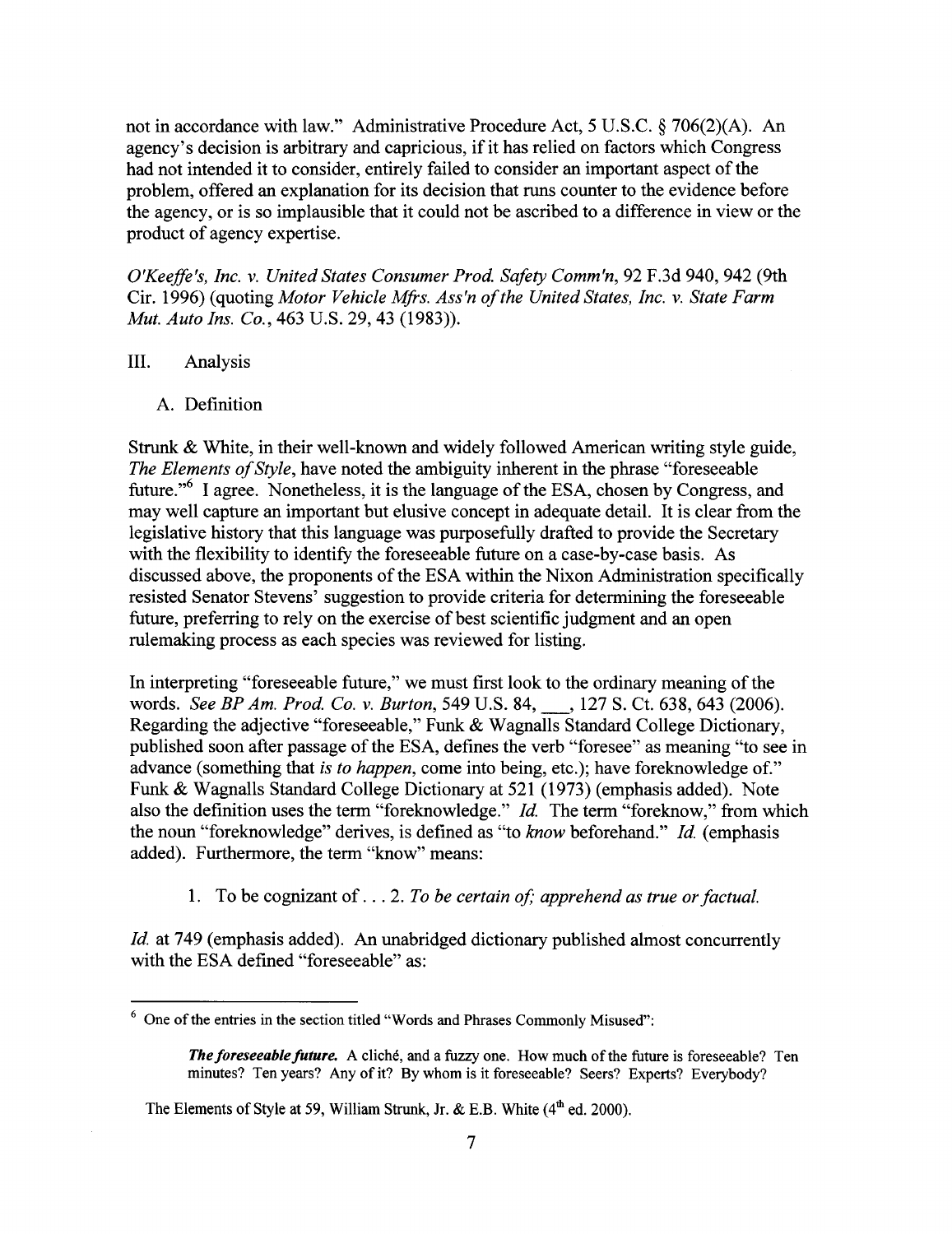1. being such as may reasonably be anticipated ... 2. lying within the range for which *forecasts* are possible <does not anticipate a tax cut in the  $\sim$  future>.

Webster's Third New International Dictionary at 890 (1971) (emphasis added). Note that the second definition is expressly related to the use of the word in the phrase "foreseeable" future." Note also the definition uses "forecast," the term used in the only substantive discussion of "foreseeable future" in a committee report. *See* S. REp. No. 93-307, at 3 (1973). A "forecast," in turn, is defined as "a prophecy, estimate, or *prediction* of a future happening or condition." *Id.* at 888 (emphasis added). Moreover, the verb "forecast" is defined as "to anticipate, calculate, or *predict* (some future event or condition) *usu. as a result ofrational study and analysis ofpertinent data." Id.* (emphases added). Taken together, the definitions suggest an understanding of future events that reasonable people would rely on in making decisions about their own future. More specifically, the definitions suggest the foreseeable future relates to the ability to make predictions that can reasonably be relied on because they are based on a careful extrapolation grounded in data and logic.

The statutory context in which "foreseeable future" is used is also relevant to discerning Congress's intent. *See Food* & *Drug Admin.* v. *Brown* & *Williams Tobacco Co., 529* U.S. 120, 132–33 (2000). The context here resolves one of the ambiguities identified in Strunk & White ("By whom is it foreseeable?"): the future at issue must be foreseeable by the Secretary, as it is the Secretary who is charged with determining whether species are threatened and therefore should be listed. *See* ESA section 4(a)(1); 16 U.S.C. §  $1533(a)(1)$ . The context also provides the answer to what aspect of the future must be fore seeable: the status of the species (whether the species *is likely to* become "in danger" of extinction" in the foreseeable future). This determination in turn depends on the nature of the threats to the species, how the species is affected by those threats, and how the relevant threats operate over time. Thus, any analysis of the foreseeable future must begin with the foreseeability of the relevant threats over time.

The net result is that the foreseeable future extends only so far as the Secretary can explain reliance on the data to formulate a reliable prediction. What must be avoided is reliance on assumption, speculation, or preconception.<sup>7</sup> Thus, for a particular species, the Secretary may conclude, based on the extent or nature of data currently available, that a trend has only a degree or period of reliability, and to extrapolate the trend beyond that point would constitute speculation.

Indeed, a number of courts have interpreted the best-data-available standard set forth in section  $4(b)(1)$  to prohibit the Secretary from basing listing determinations on factors such as speculation. *Bennett* v. *Spear,* 520 U.S. 154, 176 (1997) ("The obvious purpose of the requirement that each agency 'use the best scientific and commercial data available' is to ensure that the ESA not be implemented haphazardly, on the basis of speculation or surmise."); *Bldg. Indus. Ass'n* v. *Norton,* 247 F.3d 1241, 1246-47 (D.C.

 $<sup>7</sup>$  I note this to draw a contrast rather than to suggest any prior section  $4(a)(1)$  determinations were based on</sup> such rationales.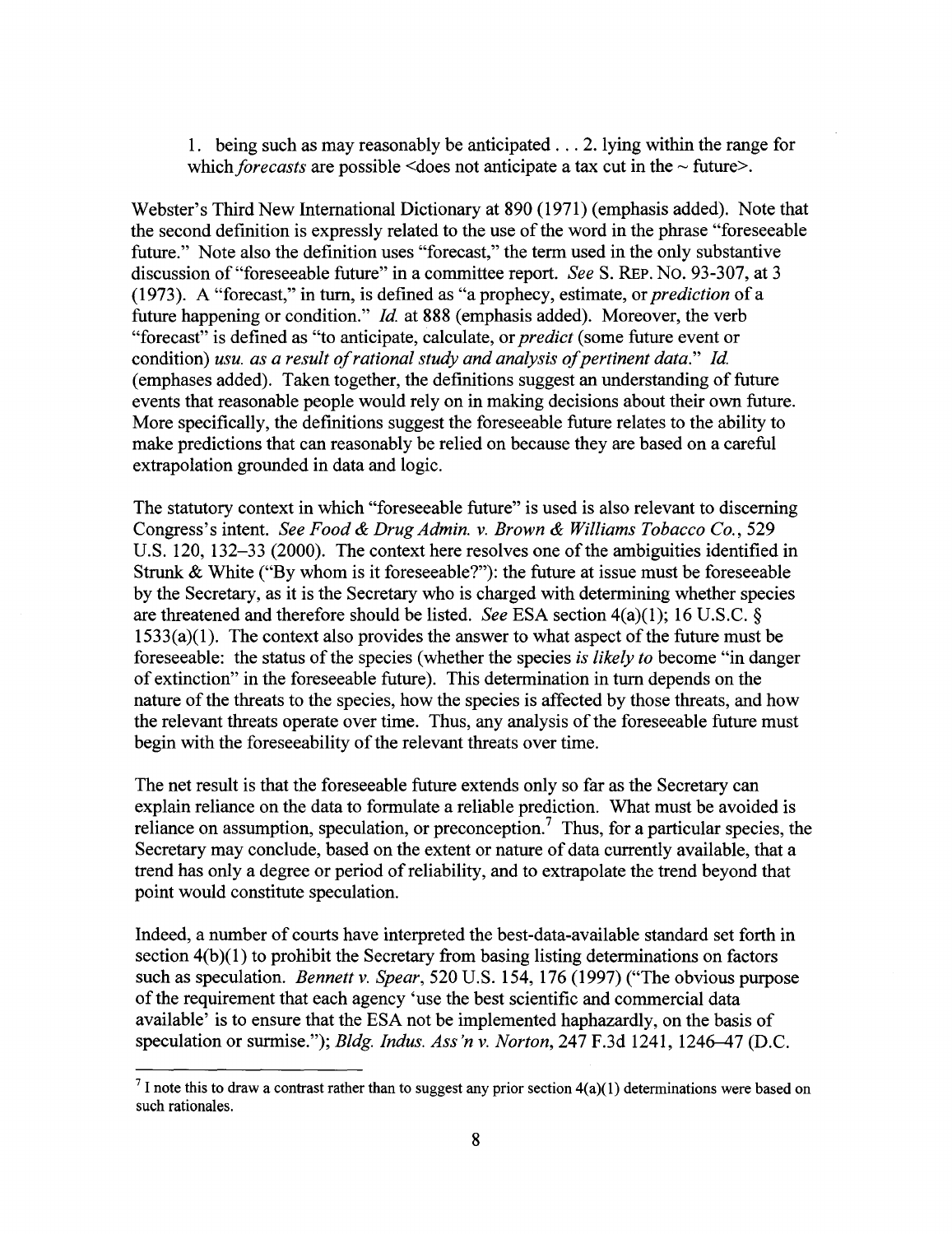Cir. 2001) ("The Service may not base its listings on speculation or surmise ...."). Although these cases were decided under a different statutory provision, they and the provision they interpret provide important context for interpreting "foreseeable future."

Further, the use of the word "likely" in the definition of "threatened species" also supports the need for reliability rather than speculation. One may speculate about many possible outcomes, but one cannot determine that a given outcome is more likely than not without the ability to make reliable predictions. At the same time, the fact that the question to be answered is whether a species is "likely" to become an endangered species in the foreseeable future leads to the conclusion that the foreseeable future is not based on predictions that can be made with certainty.

Because a species may be susceptible to a variety of threats for which different data are available, or which operate across different time scales, the Secretary's ability to make reliable predictions may vary according to the threat at issue. Consequently, the foreseeable future is not necessarily reducible to a particular number of years. Rather, it relates to the predictability of the impact or outcome for the specific species in question. Indeed, in the hypothetical example in the legislative history about exploitation of a species found in three countries, the Department concluded that it was a textbook example of a threatened species without reference to numerical certainty within a specific period of time. In some cases, quantifying the foreseeable future in terms of years may add rigor and transparency to the Secretary's analysis if such information is available. Such definitive quantification, however, is rarely possible and not required for a "foreseeable future" analysis.

The following hypothetical example demonstrates how the Secretary might analyze a species facing a variety of threats. A marine bird might be subject to three different threats: indirect competition for food because of commercial fishing in the foraging area, habitat destruction due to increased urbanization, and a stochastic threat such as fire. The Secretary might determine that reliable predictions could be made about the threat posed by commercial fishing for the indefinite future because the fishery is subject to a strict quota system based on an historical maximum yield of fish in the area. With respect to habitat loss, data concerning land-use planning in the relevant area might show that there will be an impact over the next twenty years that will increasingly disturb nesting areas, but that any other future expansion of the human population will take place elsewhere because of the region's geography and therefore will not have an impact. And finally, the possibility of fires could be considered a periodic threat that the Secretary does not expect to change over time, and for which the Secretary might not assign any particular length of years in assessing this threat for the foreseeable future.

In such a case, the Secretary's analysis of the status of the species could conclude:  $(1)$  a determination that the threat from the commercial fishing, while a negative factor that is unlikely to change in the future, is not significant enough to affect the conservation status of the species; (2) over the next twenty years the anticipated habitat loss would reduce the population by 10%, an amount that would not cause the species to become endangered; and (3) the threat posed by fire, given that the species has been subject to that variable for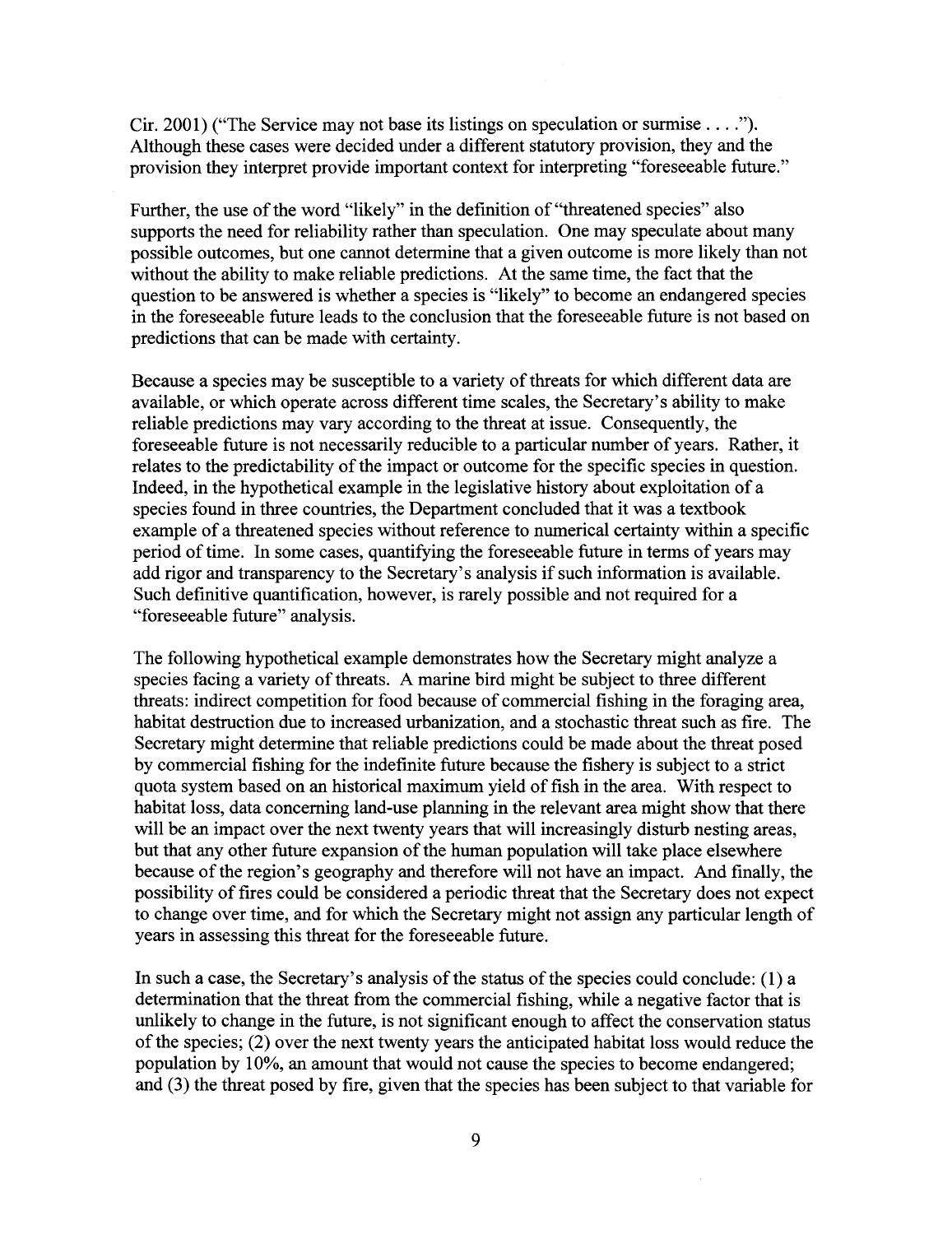centuries and does not appear to have experienced notable decline during those earlier periods, is not enough to cause the species to be classified as threatened. Nevertheless, when all of the factors are considered in combination, given the population level at this point, the Secretary could still conclude that the species is likely to become endangered in the foreseeable future. A proper analysis would have to discuss the existing population, any trend data, each of the threats, and then a synthesis of the effects to the extent they can be foreseen. The key to such an analysis is a clear articulation of the facts, rationale, and conclusions.

The statute makes it clear that the Secretary must make the determination of "threatened" status on the best available science. 16 U.S.C. § 1533(b)(l). The data, information, analysis, and conclusions relied on by the Secretary must be rationally articulated and fully supported. The Secretary is then in a position to assess the various sources of information to ascertain the evidentiary value of the information, relative weight of the information, and the extent to which the information is reliable concerning projections that are being made into the future.

In evaluating the foreseeable future, the Secretary must look not only at the foreseeability of threats, but also at the foreseeability of the impact of the threats on the species. In some cases, foreseeable threats will manifest themselves immediately; in others, it may be multiple generations before the foreseeable manifestation of the threats occurs. But in each case the Secretary must be able to make reliable predictions about the future. The further into the future that is being considered, the greater the burden to explain how the future remains foreseeable for the period being assessed.

A question has been raised concerning the role of the data and information collected from experts, and the conclusions those experts draw. In either case, the Secretary must consider it pursuant to the best-available-data standard and objectively evaluate its accuracy and relevance. Regarding the conclusions drawn by experts, which may include predictions, the Secretary should consider them, but the Secretary must be cognizant of the fact that experts may be making predictions in contexts very different than that of the Secretary in implementing the ESA. In other contexts in which experts make predictions, speculation may be appropriate. However, to the extent that the predictions of experts in other contexts are made in a manner not consistent with the objectives, standards, and processes required under the ESA, it is not appropriate in the section 4 context to rely on those conclusions without separately analyzing them under the terms of the ESA. Thus, the mere fact that someone has made a prediction concerning the future does not mean that the thing predicted is foreseeable for the purpose of making a listing determination under section 4 of the ESA. Of course, if the Secretary reaches a conclusion that appears to be inconsistent with that of significant relevant experts, the Secretary should explain the basis for the conclusion reached, and why other conclusions were distinguished or rejected.

#### B. Cases

Only two cases have directly addressed the meaning of "foreseeable future" in the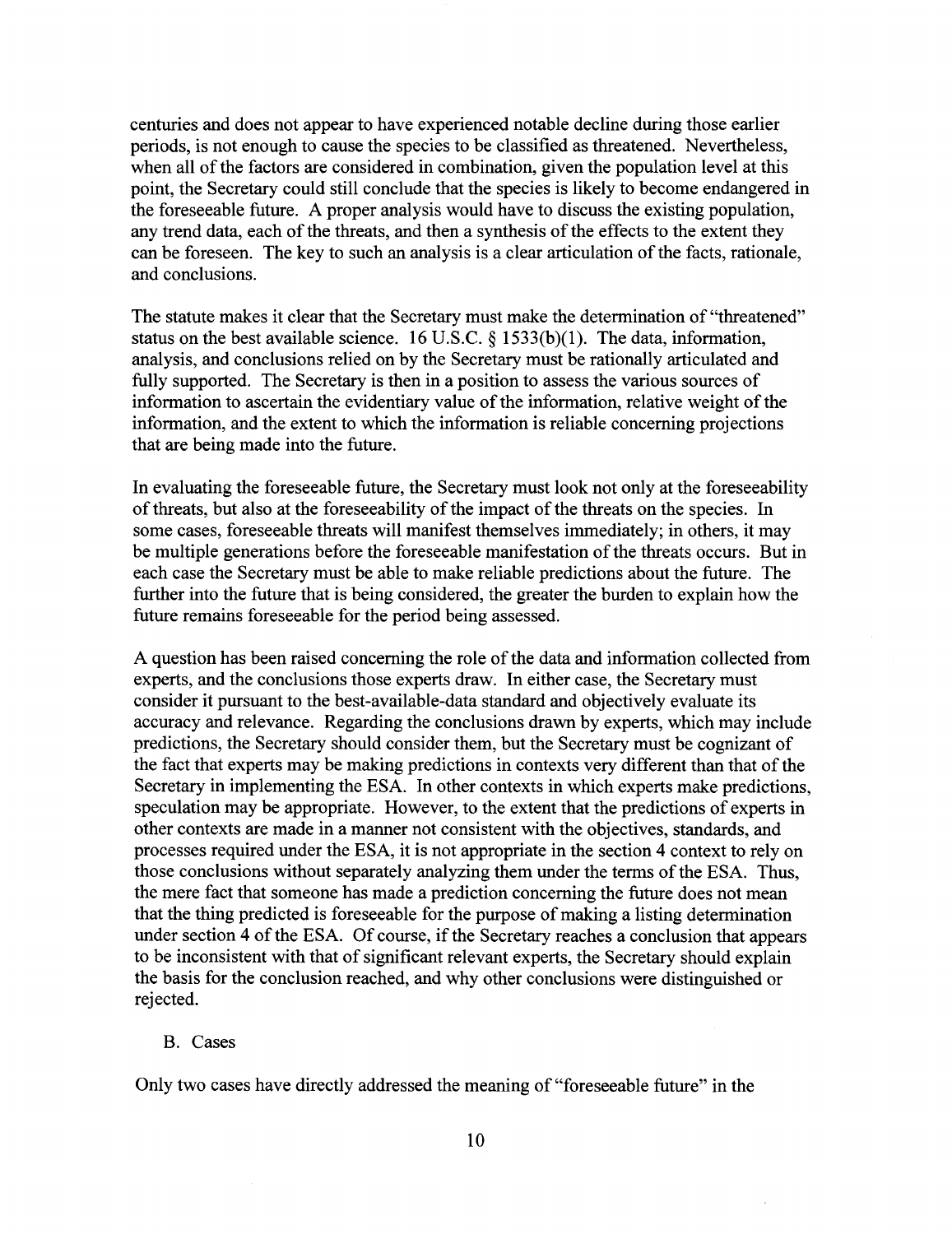definition of "threatened species." They shed only limited light on the appropriate meaning of "foreseeable future." In any case, although they do not address the question in the detail discussed above, they are broadly consistent with that analysis.

First, *Oregon Natural Resources Council* v. *Daley,* 6 F. Supp. 2d 1139 (D. Or. 1998), involved a challenge to the withdrawal by the National Marine Fisheries Service (NMFS) of the proposed listing of the Oregon coho salmon. The parties disagreed as to what constituted the "foreseeable future."<sup>8</sup> The court did not define "foreseeable future." Instead, the court simply concluded that NMFS fell "far short of any reasonable definition of the 'foreseeable future'" when the agency's analysis was limited to a determination that the coho would not become an endangered species within two years, the time by which NMFS expected new state conservation measures to be put in place. *Id.*

The second case, *Western Watersheds Project* v. *Foss,* 2005 U.S. Dist. Lexis 45753 (D. Idaho Aug. 19, 2005), involved the withdrawal of a proposed rule to list the slickspot peppergrass. A science panel assembled by FWS was asked to estimate extinction risk over various time frames. The panel responded by concluding that there was a 64% chance of extinction within 100 years (or 82% if a conservation agreement were not implemented). *Id.* at \*40. I note that although extinction risk over time is obviously relevant to application of the statutory standard of "threatened species," that standard is not articulated precisely in those terms. In fact, the court noted that the panel was not asked whether the slickspot peppergrass met the statutory definition of an endangered or threatened species under the ESA, *id.* at \*34, nor did FWS provide a definition of the "foreseeable future." *Id.* at \*40. Thus, FWS reserved the ultimate question for itself. Based on additional considerations and further deliberation, FWS concluded implementation of conservation efforts would postpone the projected time of high risk of extinction beyond the foreseeable future. Consequently, FWS concluded this did not represent a likelihood of the species becoming endangered within the foreseeable future. *Id.* at \*40-41.

It is helpful to follow the court's reasoning in this case. Using a standard definition of foreseeable,<sup>9</sup> the court reasoned that FWS's conclusion—that a prudent person would not reasonably expect extinction of the slickspot peppergrass within 100 years when the evidence suggests a 64% chance of extinction occurring under the most favorable conditions-"defies common sense and the FWS['s] own experts' conclusions and recommendations." *Id.* at \*41. In effect, the court looked at the results of the science panel, and reasoned that, based on the information available to the science panel, the panel had concluded extinction appeared to be virtually inevitable. The court indicated

<sup>&</sup>lt;sup>8</sup> Plaintiffs argued that NMFS must analyze the status of the coho in the long term (up to 100 years); defendants conceded that ten life cycles of the coho (30 years) would be a reasonable time frame for the foreseeable future. *Id* at 1151.

In evaluating the issue, the court turned to a dictionary definition of "foreseeable" similar to that given above: "such as reasonably can or should be anticipated: such that a person of ordinary prudence would expect it to occur or exist under the circumstances." *!d.* at \*41 (quoting *Merriam- Webster's Dictionary of Law* (1996)). Although more general than the guidance in this opinion, this definition is consistent with the principles expressed herein.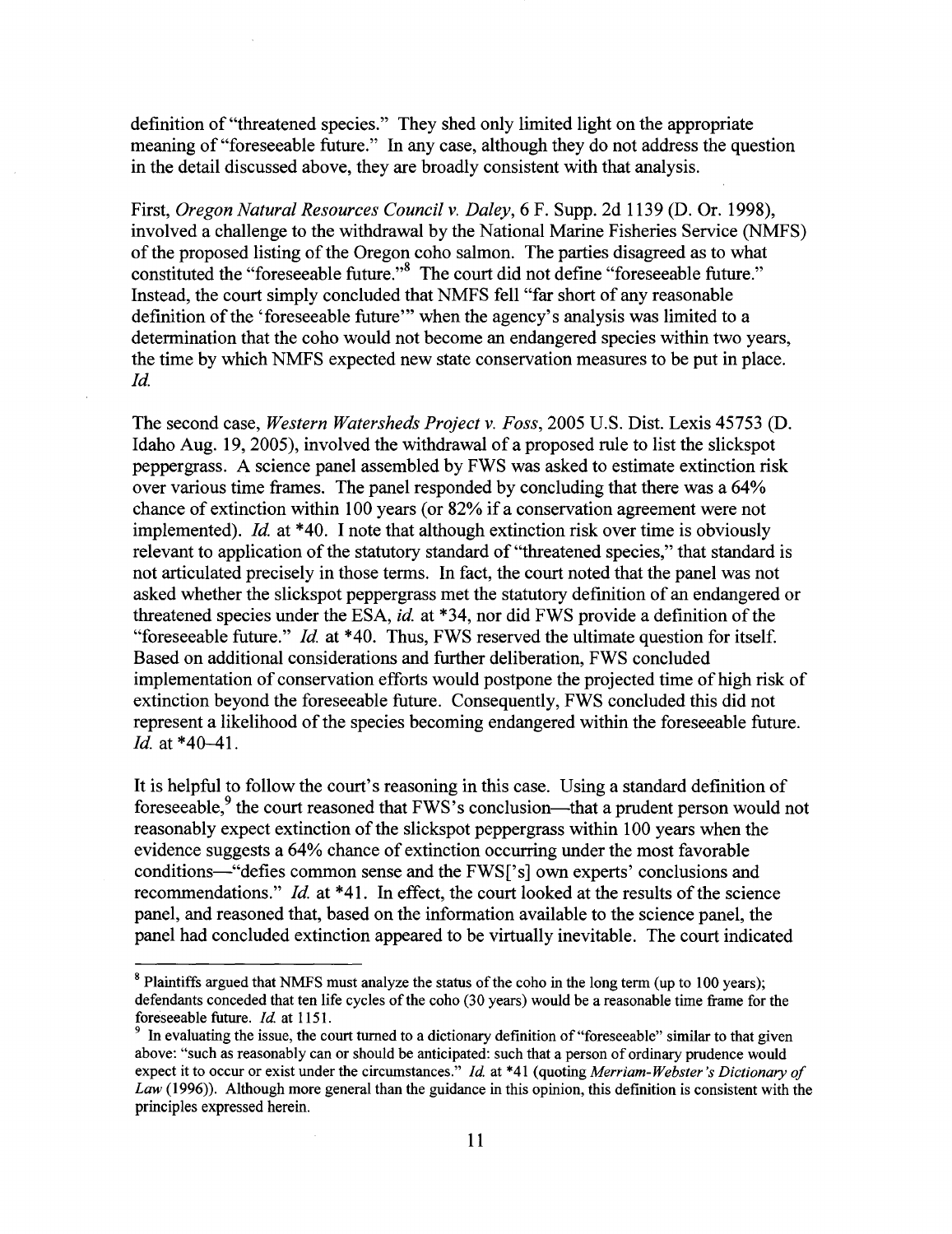that a short-tenn delay of "the inevitable" by a conservation agreement did not in and of itself push the risk of extinction beyond the foreseeable future. *Id* at \*41.

Although the court noted that other agencies and organizations have found species to be "threatened" when the extinction risk was lower in the next 100 years, the court stated that such standards were instructive but not dispositive. *Id.* at \*43–44. In the end, of course, the court did not directly address the ultimate question of whether the slickspot peppergrass was likely to become in danger of extinction in the foreseeable future. Rather, the court acknowledged that the foreseeable future should be established on a case-by-case basis, but held that FWS's conclusion was arbitrary and capricious because FWS failed to explain its conclusion in a way that allowed for effective judicial review. *Id.* at \*44-49. The court stressed that, "[i]f the FWS had outlined in detail which quantitative and general factors it considered ... rather than merely relying on conclusory statements," the court might not have dismissed FWS's conclusions.<sup>10</sup>

It may be that the court would not have reached the conclusion it did if FWS had structured the questions presented in a different way, instructed the panel of scientists to limit their predictions to those that were reasonably reliable given the available data, or better articulated the factors leading to its ultimate conclusion. This guidance should make it easier in the future for FWS to (1) obtain more useful data and information when utilizing such panels, and (2) articulate its reasoning.

#### IV. Guidance

Since the Congress did not define "foreseeable future," the Secretary has significant discretion to determine what constitutes the future that is foreseeable when considering the effect that a particular threat or a combination of threats has on a species. But the Secretary's exercise of this discretion must be consistent with the ordinary meaning of the tenn "foreseeable" and the context in which it is used in the ESA.

Combining the insight provided by the ordinary meaning of the words "foreseeable" future," the legislative history, the context in which the phrase is used, and general principles of administrative law, I provide the following guidance in making determinations about the future conservation status of a species.<sup>11</sup>

<sup>&</sup>lt;sup>10</sup> The court remanded the decision to FWS to make a new determination. *Id.* at 52–53. On remand, FWS again withdrew the proposed listing rule; the court reversed the new determination and again remanded the decision to FWS, this time on other grounds. *Western Watersheds Project* v. *Kempthorne,* 2008 U.S. Dist. Lexis 44298 (D. Idaho June 4, 2008). In neither case did the court suggest that the record required FWS to list the species. Rather, both decisions were rooted in the court's conclusions that FWS failed to explain its reasoning adequately. *E.g., Western Watersheds Project* v. *Foss,* 2005 U.S. Dist. Lexis 45753, \*48.

 $11$  This guidance applies both to determinations about the future conservation status of species that are not listed, and those that are, i.e., it applies to listing, delisting, and reclassification. Neither section 4(a)(l) nor any of the relevant definitions make a distinctions between listing, delisting, or reclassification; therefore, although the available data may differ significantly, the applicable standard and analytical process for making a determination of status is the same in each context. Of course, if the Secretary has previously made a section  $4(a)(1)$  determination for the species, the Secretary should explain any differences in the analysis or conclusions in the new determination.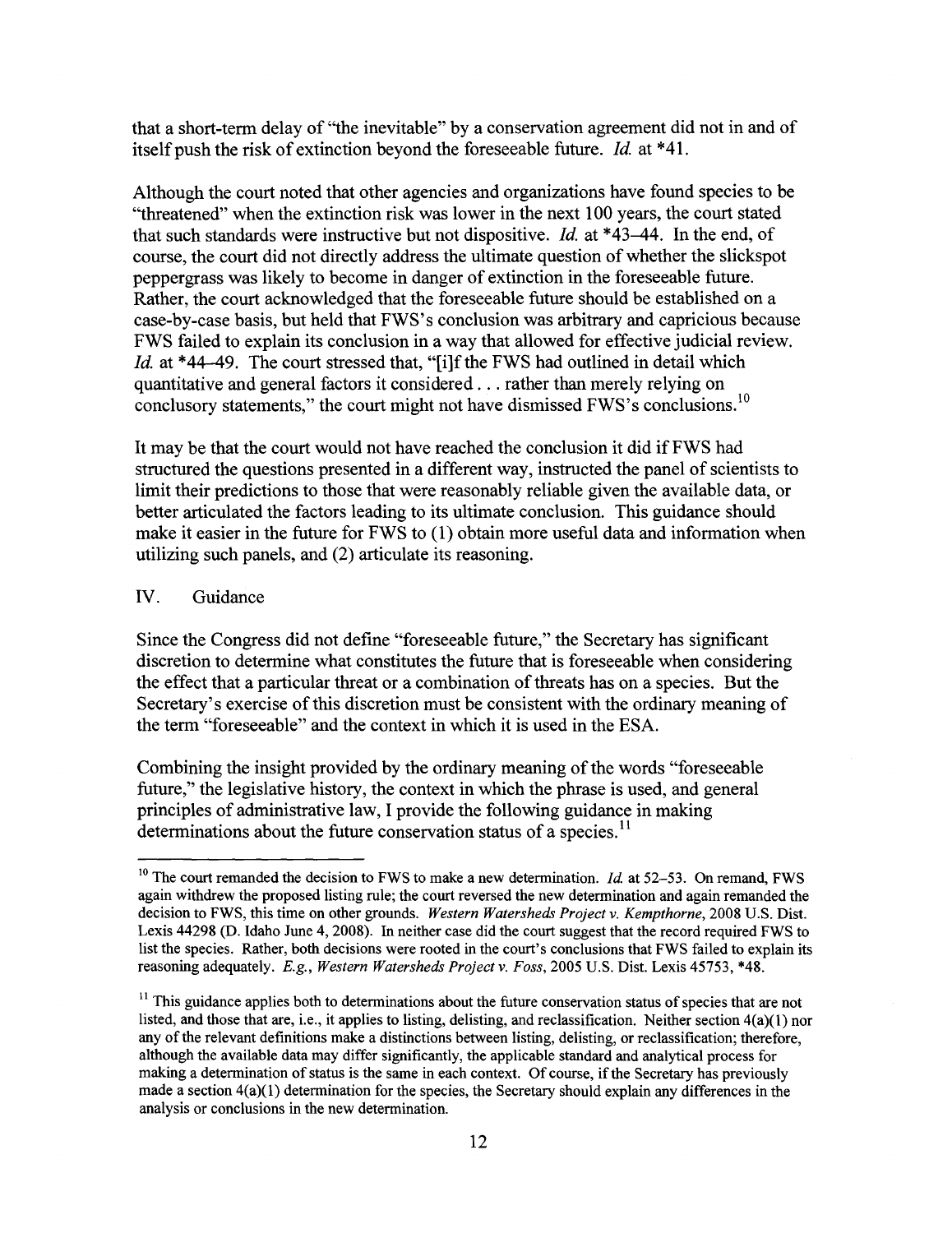- 1. Congress intended the Secretary to apply the concept ofthe foreseeable future based on the facts applicable to the species being considered for listing. Congress purposefully did not set a uniform time frame for the Secretary's consideration of whether a species was likely to become an endangered species, nor did Congress intend that the Secretary set a uniform time frame.
- 2. In any particular analysis under section 4(a)(1), the Secretary has broad discretion with respect to what constitutes the foreseeable future in the context of that analysis, as long as the rationale is articulated.
- 3. The Secretary's discretion must be exercised consistent with the ordinary meaning of the statutory language and context in which the phrase is used.
- 4. The Secretary's analysis of what constitutes the foreseeable future for a particular listing determination must be rooted in the best available data that allow predictions into the future, and the foreseeable future extends only so far as those predictions are reliable. "Reliable" does not mean "certain"; it means sufficient to provide a reasonable degree of confidence in the prediction, in light of the conservation purposes of the Act.
- 5. Because the predictions relate to the status of the species, the data relevant to an analysis of foreseeable future are those that concern the future population trends and threats to the species, and the likely consequences of those threats and trends.
- 6. Since the foreseeable future is uniquely related to population, status, trends, and threats for each species and since species often face multiple threats, the Secretary is likely to find varying degrees of foreseeability with respect to the various threats. Although the Secretary's conclusion as to the future status of a species may be based on reliable predictions with respect to multiple trends and threats over different periods of time or even threats without specific time periods associated with them, the final conclusion is a synthesis of that information.
- 7. The Secretary must make the determination of "threatened status" based on the best scientific and commercial data available. This may include reliance on the exercise of professional judgment by experts when such judgments are consistent with the concepts laid *out* in this opinion, including the need to document the basis for the conclusion.
- 8. The Secretary need not identify the foreseeable future in terms of a specific period of time. Rather, it is important that the information and data used by the Secretary are reliable for the purpose of making predictions with respect to a particular threat. Nevertheless, if the information or data are susceptible to such precision, it may be helpful to identify the time scale being used.
- 9. With respect to any relevant prediction, when the point is reached that the conclusions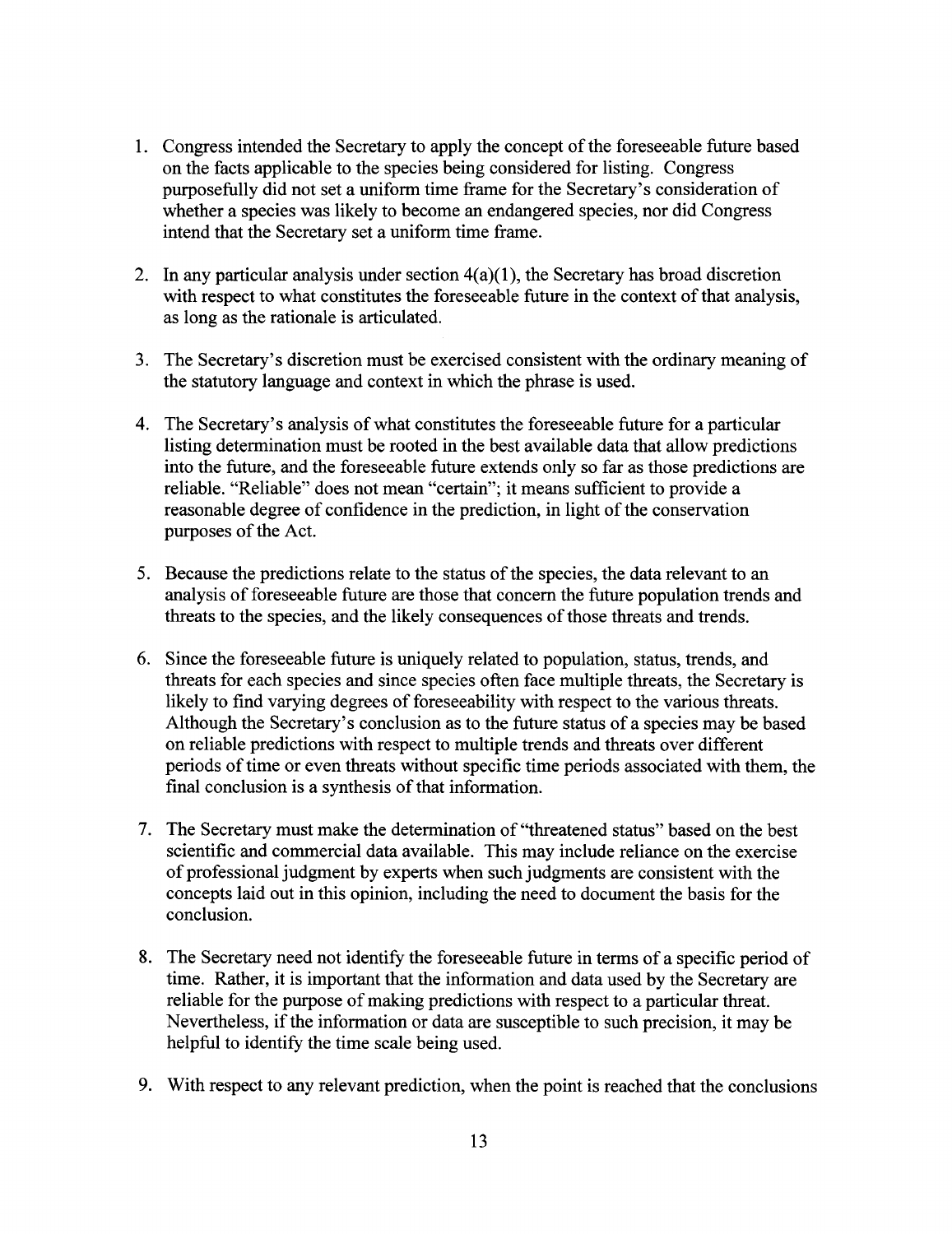concerning the trends or the impacts of a particular threat are based on speculation, rather than reliable prediction, those impacts are not within the foreseeable future.

10. The administrative record for a decision under section  $4(a)(1)$  should include more than just a conclusion as to what is foreseeable given the data available-it should also explain how the Secretary reached that conclusion.

In summary, the foreseeable future describes the extent to which the Secretary can, in making determinations about the future conservation status of the species, reasonably rely on predictions about the future. Those predictions can be in the form of extrapolation of population or threat trends, analysis of how threats will affect the status of the species, or assessment of future events that will have a significant new impact on the species. The Secretary's ability to rely on predictions may significantly vary with the amount and substance of available data.

This guidance is consistent with the express purposes of the ESA, as well as the intent of Congress found in the legislative history. This interpretation of "foreseeable future" does give effect to "the Secretary's ability to forecast population trends by permitting him to regulate these animals [and plants] before the danger becomes imminent while longrange action is begun." If the Secretary can forecast *(i.e.,* reliably predict) that a negative population trend will ultimately continue until the species becomes endangered, the Congress has provided the authority for the Secretary to list the species as threatened before it gets to that point.<sup>12</sup> Moreover, defining the "foreseeable future" as excluding speculation is consistent with the broader congressional intent to permit earlier action than was available under the Endangered Species Conservation Act of 1969.

## V. Reliance on Default Time Periods

Having set forth guidance for understanding the "foreseeable future," it is appropriate to address the use of "default" time periods in determining the foreseeable future for a particular listing determination. Although the Secretary has the responsibility to make the ultimate judgments on issues relating to biology, the expertise and discretion used in making those judgments are subject to the strictures of the law. The law requires that the future likely status of a threatened species actually be foreseeable by the Secretary, based on the data available. In other words, to determine the foreseeable future it is necessary to look at the ability of the decision-maker to foresee the future. An arbitrary time frame, not based on the degree to which the Secretary can make reliable predictions, is not consistent with the requirements of the ESA. As a result, the Secretary should not use an arbitrary "default" time period that is either absolute *(e.g.,* 25 years) or based solely on the generation time of the species at issue. In some circumstances, data expressed in

<sup>&</sup>lt;sup>12</sup> Similarly, after a species is listed as threatened because of a negative population trend, new conservation measures may be put in place that then allow the Secretary to reliably predict that the population trend will be reversed before the species becomes an endangered species. If so, the Secretary might determine that the species is no longer threatened (because it is no longer likely to become an endangered species), and remove it from the list.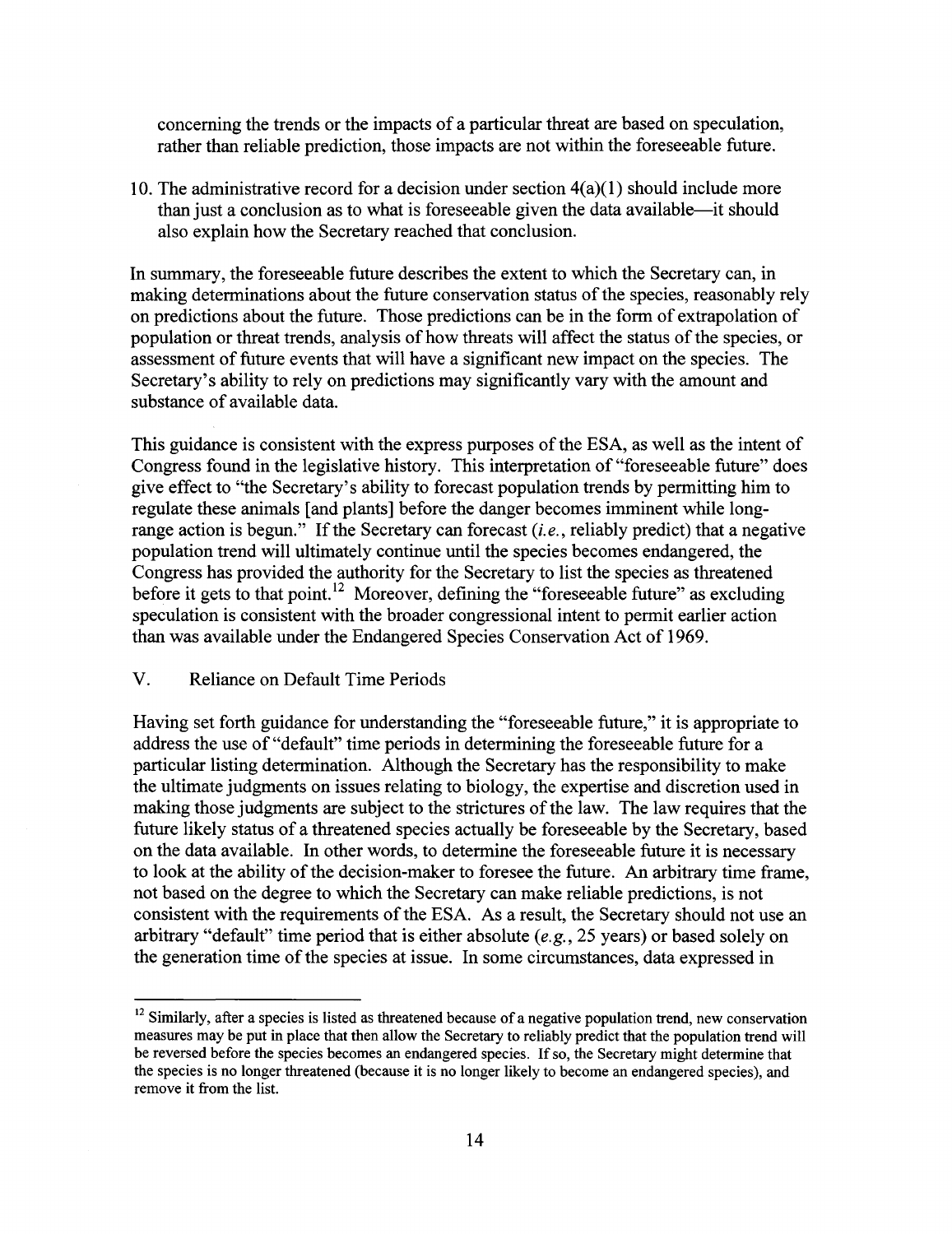biological terms such as generation length may inform the analysis of foreseeable future. In such cases, it may be appropriate to use such data in combination with other relevant information concerning population status, trends, and threats. The resulting foreseeable future may in part be expressed in biological terms.

The fact that other organizations, not governed by the specific statutory language of the ESA, reach conclusions concerning their definition of "threatened" based on the use of standards of their own choosing, does not provide a basis for the Secretary to rely on such conclusions in complying with the terms of the statute. In particular, I have considered whether the Secretary can simply follow an approach of emulating or reflecting the International Union for the Conservation of Nature (IUCN) conclusions as a default.

When the IUCN makes determinations of conservation status for its "Red List" based on projections of future population declines, it scales its analysis using the greater of three generations of the species at issue or ten years, but no more than 100 years. Guidelines for using the IUCN Red List Categories and Criteria at 13 (Version 7.0 August 2008), *available at* http://intranet.iucn.org/webfiles/doc/SSC/RedList/RedListGuidelines.pdf) (lUCN Guidelines). Although the IUCN and FWS both engage in assigning conservation statuses to species, the bases for their respective actions are completely different. FWS is implementing a specific mandate from Congress (the ESA) and is authorized to act only consistent with that mandate and with generally applicable standards ofrational decisionmaking. The IUCN assessment process is neither tethered to a particular statutory mandate nor subject to the standards of administrative law; the IUCN has created its own standards, and they are not identical to those of the ESA.

Importantly, the IUCN is not bound by any "foreseeability" standard, and the Guidelines never use the term "foreseeable." The Red List provides an important informational service, but, unlike the ESA, it does not have any direct regulatory implications; therefore, the IUCN may carry out its responsibilities by reaching different results in terms of foreseeability and acceptable levels of uncertainty. The IUCN Guidelines do not impose any particular approach for addressing uncertainty in assessments of conservation status; rather, the Guidelines provide only non-binding suggestions to those implementing the Guidelines. IUCN Guidelines at 17. Thus, although the Secretary is free to review the IUCN processes and conclusions while implementing the ESA, the Secretary must make independent decisions according to the standards Congress set forth in the ESA.

## VI. The Foreseeable Future with Limited Data

Understanding that the foreseeable future is defined in relation to population trends and the effect of threats facing the species, a question arises: how does the Secretary apply the standards of the ESA to a species in decline when the cause of that decline is not fully or directly known? In some circumstances, lack of understanding of the cause of the decline will make it impossible to reliably extrapolate the population trend into the future. If so, the Secretary should not rely on such an extrapolation. However, in other circumstances, the Secretary might find such extrapolation sufficiently reliable after